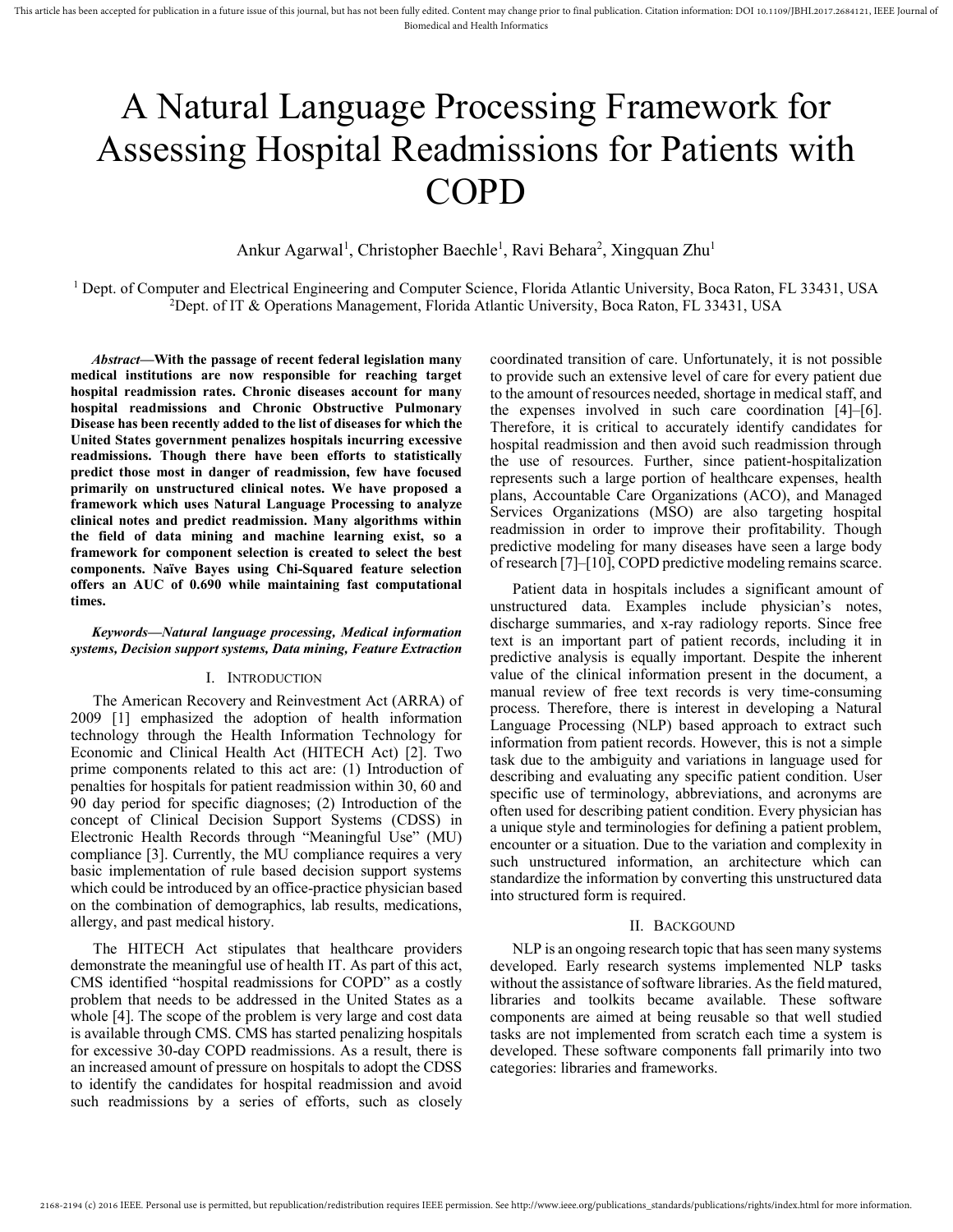## *A. NLP Libraries*

Software libraries are generally defined as a collection of routines, functions, or classes which are designed to abstract a complex problem. They are created with reusability in mind and meant to enable programmers to write software without duplication of efforts. NLP has many libraries available, aimed at different languages and purposes. This research makes use of OpenNLP, a Java based NLP library.

OpenNLP was first created in 2000 as a set of Java interfaces meant to create a standard API for common NLP tasks. The original implementation of these interfaces was created by researchers at the University of Edinburgh in a system known as Grok [11]. In 2010 the project was incorporated into the Apache incubator where the interfaces and implementation were merged into a single toolkit. In 2012 OpenNLP graduated to an Apache top-level project.

The goal of OpenNLP is to provide a set of libraries for wellstudied NLP tasks such as tokenization, sentence segmentation, part-of-speech tagging, named entity recognition, and stemming [12]. The toolkit uses a machine learning approach for most tasks rather than a set of hand-crafted grammar rules. OpenNLP offers command line tools and API's for creating models and testing their performance. Training these models however requires documents be annotated manually as most of the utilized learning algorithms are supervised. For users without the resources to annotate training data, OpenNLP provides models trained on several popular corpora including the Brown corpus and Reuters corpus.

## *B. NLP Frameworks*

Often times different NLP systems have very similar designs. Higher level tasks commonly depend upon lower level tasks. To avoid repeatedly designing NLP systems from the ground-up, several frameworks exist. Frameworks are very similar to libraries in that they both intend to produce reusable systems. Frameworks may even use libraries and make libraries available. The key difference between the two is frameworks rely on Inversion of Control (IoC) [13]. In a typical computer program, the entry point of the program is code that the user has written and the flow of code executed is determined by the user's code. Programs that rely on frameworks generally provide sets of routines available to the framework and the framework determines when and how to call those routines.

Frameworks become useful for NLP processing because a frequent design pattern used in NLP is that of the pipeline pattern [14]. NLP tasks are often arranged from low level tasks to high level tasks with each task possibly depending on the previous. For example, tokenization is generally an initial task in the pipeline, then sentence segmentation, then part-of-speech tagging, then stemming, with each task depending upon information from the previous task. Using a framework, users can assemble a pipeline of tasks specific to the goal of the system. Several implementations of NLP frameworks using the pipeline design pattern exist. This research makes use of Apache Unstructured Information Architecture (UIMA).

Apache UIMA is a framework that started at IBM research in 2004 to address the growing need to structure large systems that processed unstructured data [15]. At the time, IBM had over 200 researchers and developers working on Unstructured Information Management (UIM) projects. Research groups were duplicating work and at the time there existed little means to quickly integrate others' code. UIMA was created with the goal to write small routines of code that could be reused. These routines are known as *annotators*. Each annotator is run serially in a pipeline and given metadata from the previous annotator before execution. Each annotator must be placed in the pipeline where it can be executed with all annotator dependencies met.

The metadata associated with each document is known as the Common Analysis System (CAS). The CAS provides a standard set of types and ability to declare custom types to be used. Each document has exactly one CAS. UIMA is designed to be language agnostic and as of this writing annotators can be written in Java, C++, Perl, Python, and Tcl [16]. In practice, many systems are written purely in Java and there exists a wrapper around the CAS with several convince methods known as JCas. The pipeline of annotators is known as the Analysis Engine (AE). An AE can be composed of other AE to simplify pipeline creation and remove redundancy in declaring similar pipelines.

## *C. Medical NLP*

The medical domain has been one of the earliest applications of NLP [17]–[19]. Medical professionals often write clinical notes which summarize a patient's condition, medications, labs, treatment course, family history, and anything else deemed important. Patient records generally include structured medical information in addition to unstructured text. However, this information is usually meant for billing purposes and to comply with state and federal reporting laws. It is not meant to convey a complete picture of the patient. While there is not agreement as to exactly how much data is stored in unstructured format, reports agree much of the information is kept in unstructured documents [20]. The reason so much medical data is not structured is additional office staff known as medical coders must translate the medical expert's notes to structured form. This translation is costly and often times only the bare minimum needed for processing is performed. Thus, NLP offers a method to possibly extract a great amount of information that is not captured in structured notes.

The Clinical Text Analysis and Extraction System (cTAKES) was created by researchers at the Mayo clinic beginning in 2006 and is still actively maintained. cTAKES uses a component based architecture Apache UIMA [21].

cTAKES uses Commercial Off The Shelf (COTS) software components for many parts of the system. Apache OpenNLP provides functionality for low level NLP tasks such as tokenization, sentence detection, chunking, part of speech detection, and other common NLP tasks. cTAKES uses UIMA Annotators to extract basic NLP information from the document and add the information to the CAS. A summary of cTAKES components is provided in [Fig. 1.](#page-2-0)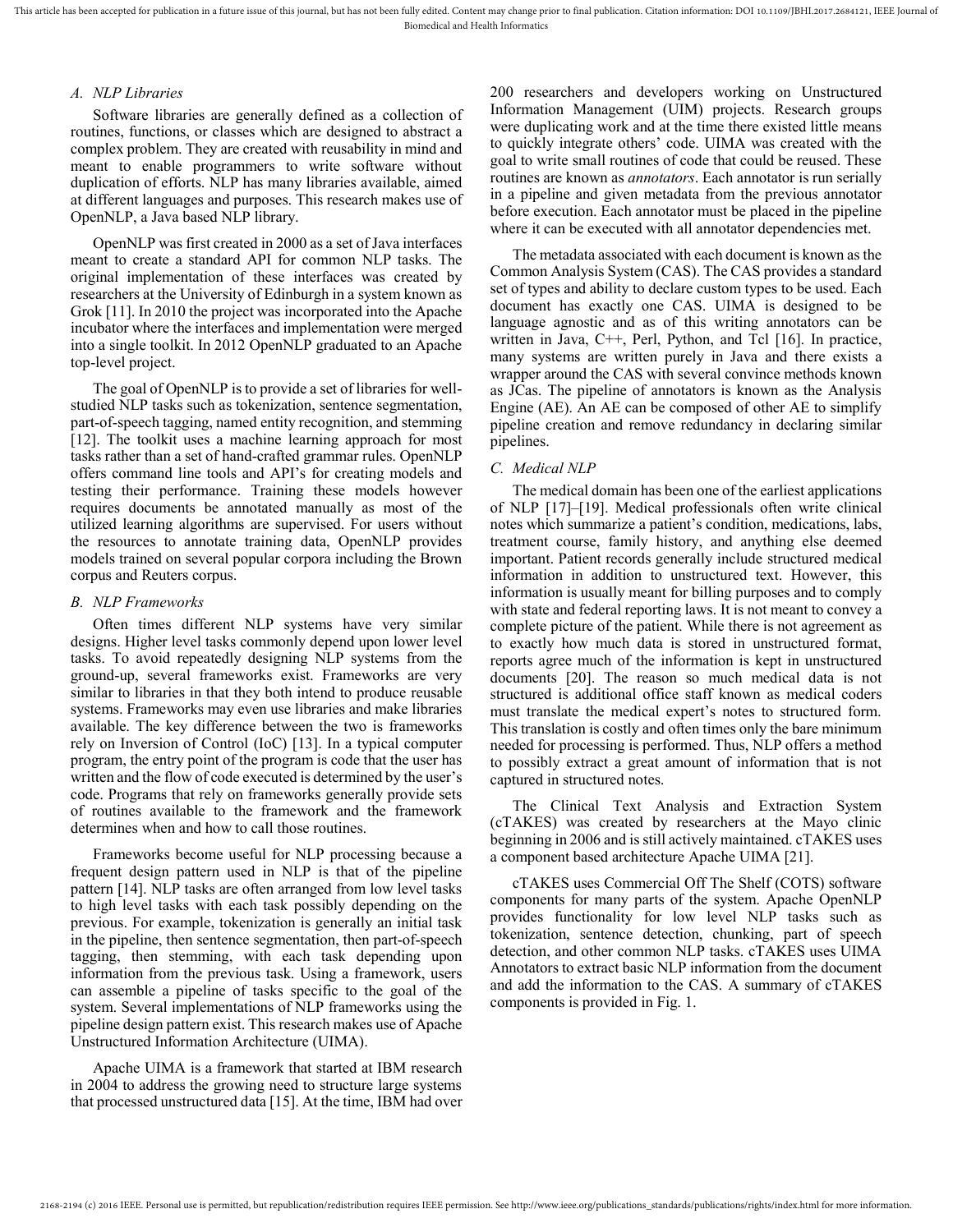This article has been accepted for publication in a future issue of this journal, but has not been fully edited. Content may change prior to final publication. Citation information: DOI 10.1109/JBHI.2017.2684121, IEEE Jour Biomedical and Health Informatics



<span id="page-2-0"></span>cTAKES uses ICD-9, SNOMED-CT, NCI Thesaurus, MeSH, and RxNorm dictionaries. Medical term matching does not use probabilistic approaches and instead uses substring matching. In addition to dictionary based matching, cTAKES is able to discern positive and negative conditions, temporal events, and distinguish between conditions affecting patient vs family histories. The project is still actively maintained and regularly participates in i2b2 competitions.

#### III. RELATED WORKS

With the passage of federal legislation penalizing excessive 30 day hospital readmission, readmission risk modeling has been an active area of research. A systematic review was performed in 2011 by Kansagara et al. which compares data, methodology, and results [22]. The review confirmed that readmission prediction is a difficult problem and recent models do not necessarily perform better than research a decade prior. Research which attempted to solve the 30-day readmission problem generally performed worse than those trying to solve many-months readmission. A possible reason for this is more patients are readmitted for long periods of time, thus creating slightly more balanced class distribution. Additionally, many systems were able to increase performance by looking at a specific subset of patients, such as those with Congestive Heart Failure (CHF).

The sample size of patients varied greatly. A study using England's National Health Service (NHS) analyzed over 1.4 million patients (AUC=0.72) [23] while another study only used 487 patients (AUC=0.70) [24]. There seems to be little correlation to dataset size and model performance for this problem. The study which claimed the best performance (AUC=0.83) only used 700 patients [25]. Unsurprisingly, quality of data tended to have a large impact upon model quality and models using data from Centers for Medicare and Medicaid Services (CMS) tended to perform well. Very few models were able to perform better than an AUC=0.68.

Models generally used structured data including medical diagnosis and severity, history of condition, overall health of patient, and sociodemographic features. Surprisingly, none of the studies analyzed used NLP to analyze clinical notes, nor did any of the studies subset COPD patients. While newer research has made some use of clinical notes to model readmission, research in this area is scarce.

## *1) Prediction of Hospital Readmission in COPD Patients*

A framework was created by researchers at Deakin University to analyze many chronic disease readmissions [26]. Diseases are matched to templates of features and COPD is a disease that was studied. This system represents one of the few research efforts to analyze COPD patients (though does not focus solely on COPD) and additionally focuses specifically on the 30-day readmission classification task. The system works by creating schemas to be used when capturing data for a patient. In the case of COPD, a COPD specific template is used. Disease specific models are then built. This method works well because as previously mentioned, building a single classifier for a diverse patient population can often decrease model performance. 1,816 patients were analyzed. The model is able to predict 30-day readmission rate in COPD patients with an AUC=0.67 and was an improvement upon co-morbidity baseline methods that are often used for readmission analysis.

Another system which is specific to COPD patients was created by Fan et al. [27]. This system was not however used in the analysis of hospital readmissions. Instead, patients were analyzed for COPD exacerbations within the period of one year. Baseline methods for comparison used a model consisting of basic features such as demographics and questionnaire information. An improved model was presented which also included the features spirometry, PaO2, dyspnea, prior exacerbations and co-morbidity. The AUC for this model was 0.68. Though the model was not specific to hospital readmissions, it is not unreasonable to infer that many of these exacerbations would have resulted in a hospital visit.

#### *2) Prediction of 30 Day Readmission using EHR*

Work by Wasfy et al. attempts to use the unstructured data contained in the Electronic Health Record (EHR) to predict 30 day readmission in percutaneous coronary intervention patients [10]. The primary method of NLP in this study was the use of regular expressions to extract specific queries from the clinical note. This method is in opposition to the so-called *bag-of-words* representation of features which treats each word as a feature and requires no domain knowledge. Although using regular expression based queries can be useful, automatic discovery of new features which may be useful is not possible. The AUC for this research was 0.69. The data distribution was changed to approximately 0.33 readmitted and 0.67 not readmitted. There is no mention of a separate test dataset or cross validation methods, thus it is difficult to infer if the AUC value was calculated on a re-balanced dataset or a pristine held-out dataset.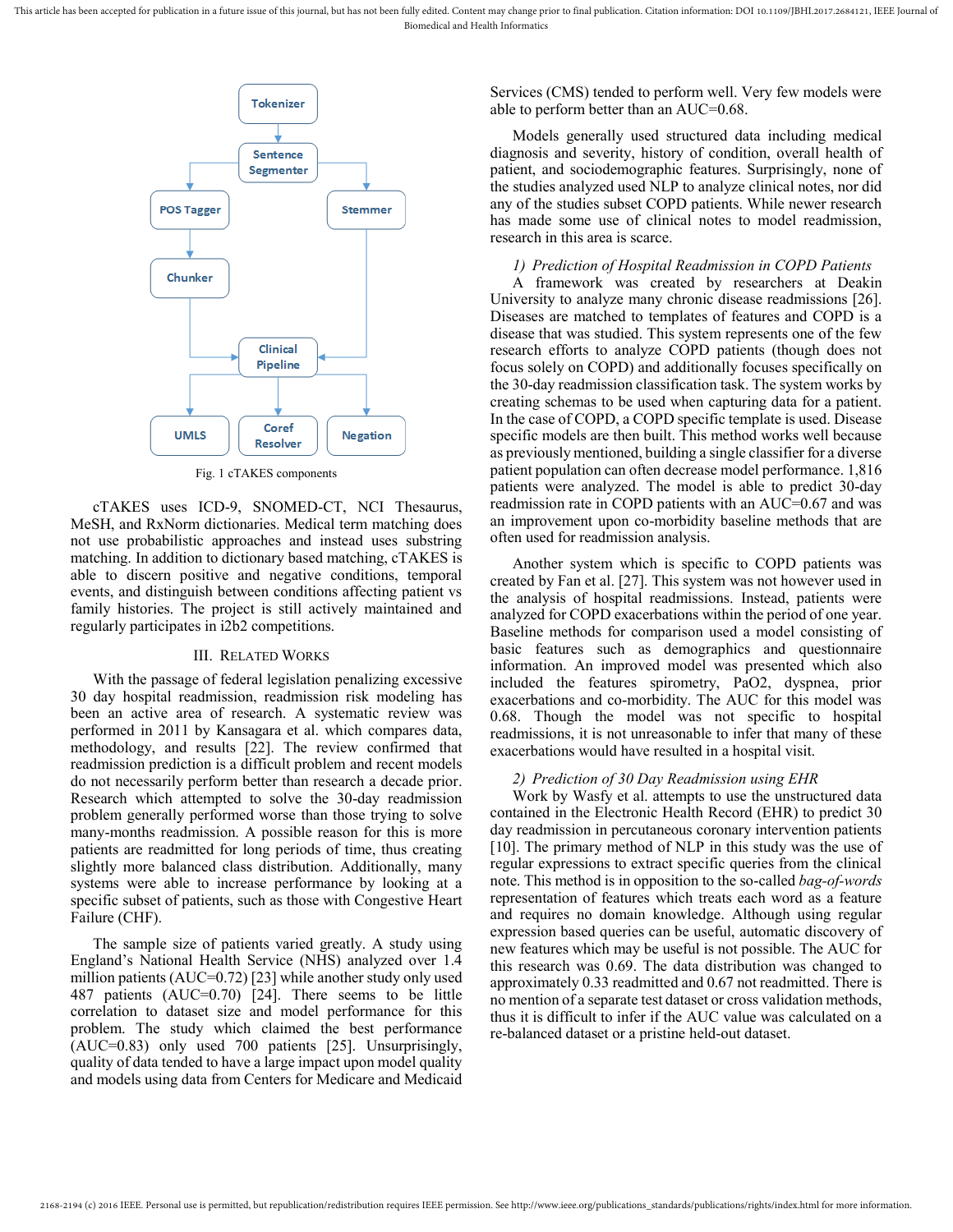## *3) Prediction of 30 day readmission using EHR using Apache cTAKES*

Recent research by Duggal et al. uses Apache cTAKES to annotate the unstructured EHR [28]. This research specifically looks at the 30-day readmission rate of diabetes patients in an Indian hospital. The data contains a .129 readmission rate and 9,381 instances. Several machine learning algorithms were compared. Naïve Bayes, Logistic Regression, Random Forest, Adaboost, and Neural Networks. The highest AUC for this diabetes study was 0.688 using Random Forests. The results are typical of readmission analysis.

No run time analysis was performed for this research. Few published works on readmission include this metric, but in practice is extremely important. Random Forest is a computationally intense model which may take orders of magnitude longer to build than simple methods like Naïve Bayes. Additionally, basic feature analysis was performed. However, rigorous analysis of feature selection techniques and their effects on model performance would be preferable.

Direct comparison of methodologies in the field of health informatics can be difficult. Unlike other domains, data is often restricted and cannot be released publicly. The work by Duggal et al. represents the only other work we were able to find which uses a similar methodology and has only been very recently published. Since the data is unavailable, we compare a baseline method and compare proposed improvements using a mix of bag-of-words methodology and cTAKES annotations using feature selection methods. Though research using NLP to predict hospital readmissions has begun to appear in the last two years, no research has explored feature selection techniques for purposes of readmission, and limited publications have been done in exploring COPD patient readmission, regardless of methodology [29].

## IV. METHODOLOGY

The framework can be broken down into four subsystems: (1) Feature extraction (2) Feature selection (3) Classification (4) Performance evaluation. [Fig. 2](#page-3-0) outlines these subsystems.

## *A. Data*

The data used to test this system consists of 1,248 clinical notes from COPD patients over the period of five years. Patients diagnosed with COPD as a primary or contributing factor are included in this dataset. The number of features extracted for the entire dataset is 5,428 with an average of 593 features per clinical note. cTAKES extracted 1,220 features for the entire dataset and after preprocessing, 4,208 features are represented by bag-of-words. Readmission status is considered true if patient that was readmitted to the same hospital within 30 days of discharge. The class distribution for this dataset is 14.3% true and 85.7% false. The data evaluated using n-fold cross validation where n=10.

## *B. Feature Engineering*

In order to build a predictive model, features must be extracted from unprocessed data. A feature is an individual measurable property of the phenomenon being observed. The field of machine learning which focuses on creating these features is known as feature engineering. This process can either

be manual or algorithmic. Incorporation of domain knowledge can increase the quality of these features and in turn increase the quality of the predictive model. Our model has two distinct phases of feature engineering, feature extraction and feature selection. Given a piece of natural language, several methods exist for extracting features.



<span id="page-3-0"></span>Fig. 2 Block diagram of framework.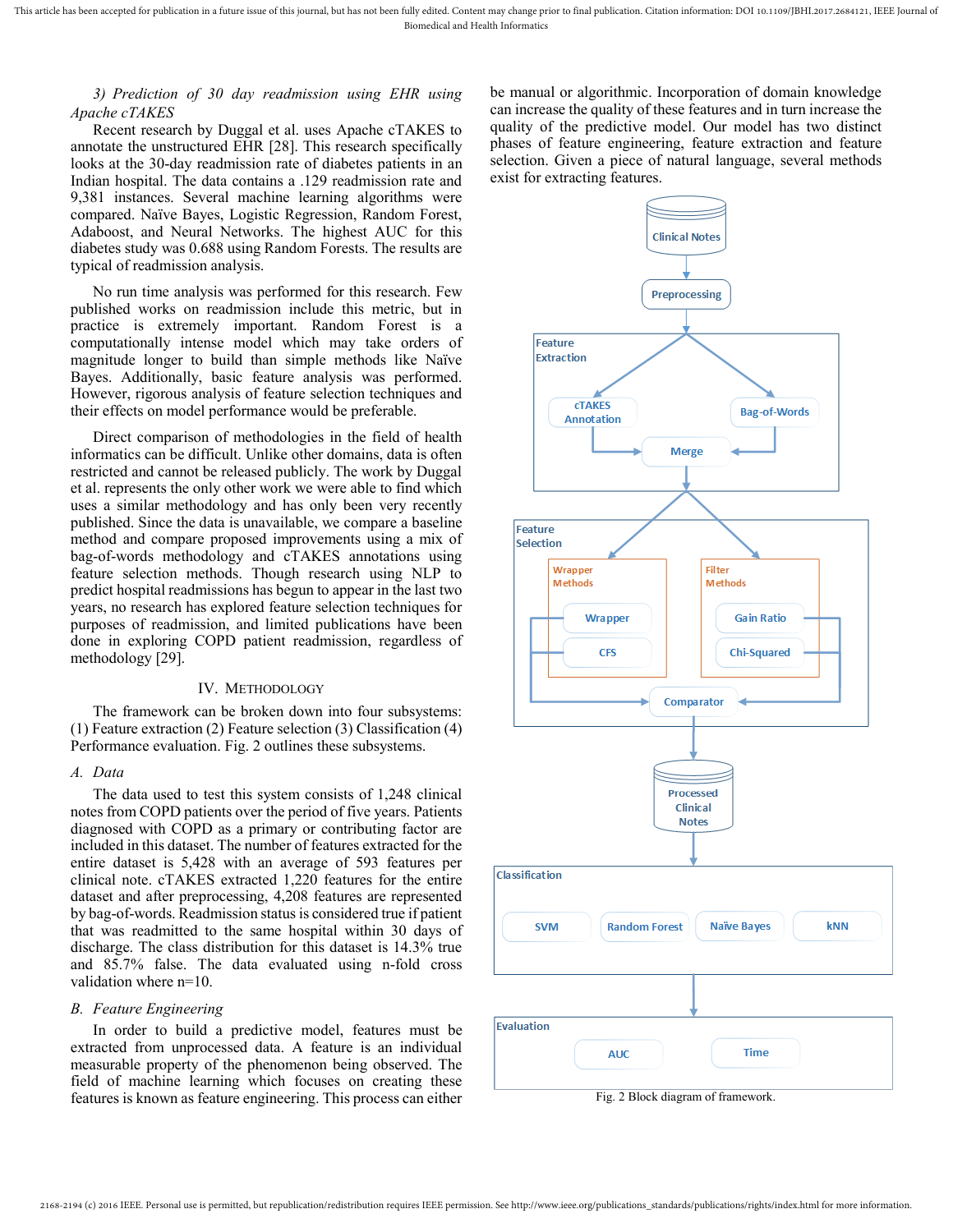This article has been accepted for publication in a future issue of this journal, but has not been fully edited. Content may change prior to final publication. Citation information: DOI 10.1109/JBHI.2017.2684121, IEEE Jour Biomedical and Health Informatics

## *1) Bag of Words*

The bag-of-words representation method treats each word in the corpus as a feature. Each document is an instance and each word is either present or not-present in the instance. This method is simple and can be used with most any natural language document. No additional domain knowledge is required to prepare the data. However, several downsides exist. This method will often produce many features, typically in the range of 1,000 to 100,000 features. This greatly increases model creation time and can be expensive to represent in memory. Techniques such as sparse feature representation need to be employed to reduce memory requirements, increasing implementation complexity. Though simplistic, bag-of-words often produces good results with minimal feature engineering and can be combined with other techniques such as tf-idf to give unequal weighting based on document frequency.

#### *2) cTAKES Annotation*

Although bag-of-words can often be an acceptable method for feature extraction, many times this method is too simplistic. Bag-of-words makes no effort to use domain knowledge of a given piece of text. Analyzing the text and extracting higher level features is often desirable. For example, a single disease may have several common abbreviations and spelling variations. Using domain knowledge of these variations in spelling allows the feature to be reduced to a feature representing the presence of the disease rather than presence of words.



<span id="page-4-0"></span>Fig. 3 Various forms of the CID C0004096 representing asthma.

This higher level feature extraction is done using Apache cTAKES. Diseases and disorders are extracted and normalized using UMLS to a single CID. [Fig. 3](#page-4-0) shows an example of a disease with several representations and its normalized form. Medications are additionally extracted and normalized to their common name. Both bag-of-words and cTAKES annotations are used in this framework and the resultant set of features is the union of sets.

#### *C. Feature Selection*

Inclusion of all discovered features in model creation often has drawbacks and may not be desirable. Bag-of-words representation is known to be highly dimensional and suffers from a phenomenon known as the "curse of dimensionality." Certain mathematical techniques used in low dimensional space become less effective in high dimensions. For example, distance

functions can be used in the building of classification algorithms. Functions such as Euclidean distance are effective in low dimensions, but in high dimensions there is little difference in distance between points rendering the function of little use. Workarounds can often be found, such as using cosine similarity instead of Euclidean distance, but this may require modification of the classification algorithm which may not be feasible in many cases. Additionally, models which contain many features typically run much slower than their low dimensional counterparts. Reducing the number of features can potentially result in a faster model with better classification characteristics.

A method used to reduce the number of features is known as feature selection. Ideally, removing features which offer little or no information to the classification algorithm is desired. Feature selection can be broadly categorized into three groups: (1) Filter (2) Wrapper and (3) Embedded. Filter methods use statistical tests to rank features by relevance. They are typically quick to compute compared to other methods but may not find an optimal set of features. Wrapper methods test all possible combinations of features with a fixed classification algorithm and use a performance metric such as accuracy to find the highest score. It may be possible to find the most useful features using wrapper methods, but this method is computationally expensive and will often lead to overfitting. Embedded methods have feature selection built into the classification algorithm. The C4.5 decision tree algorithm is an example of embedded feature selection as it uses Information Gain Ratio to select which features to use in building tree nodes. Filter and wrapper feature selection methods are evaluated in this research and four methods are analyzed to determine which is most useful for final inclusion in the framework.

## *1) Wrapper with Forward Selection*

Wrapper based feature selection chooses a subset of features then builds a classifier from the reduced feature set. Although this method can work very well, it has several downsides. For each set of features chosen, a classifier must be built and tested. Some classifiers such as NB can evaluate a test set very quickly, but many others may require a non-trivial amount of time to build. To test all possible sets of features requires  $2^n - 1$ iterations. Since the purpose of feature selection is often to reduce possibly thousands of features, testing all possible combinations quickly becomes impractical.

An alternative method is to find a locally optimal set of features that works well. Forward selection is one variant of this selection method. Given a set of features, the algorithm builds and evaluates all possible models consisting of a single feature. The feature that performs best is chosen. The chosen feature is kept and evaluated with all remaining features that forms a pair of features. The best pair is chosen. This algorithm uses a greedy approach and iteratively runs until the features are exhausted. Termination may occur if the model does not improve as features are added or a threshold is reached.

#### *2) Correlation Feature Selection*

Correlation Feature Selection (CFS) is based on finding features which correlate highly to the class but does not correlate highly with other features. Pearson's correlation coefficient is used to test the correlation among features and the class variable.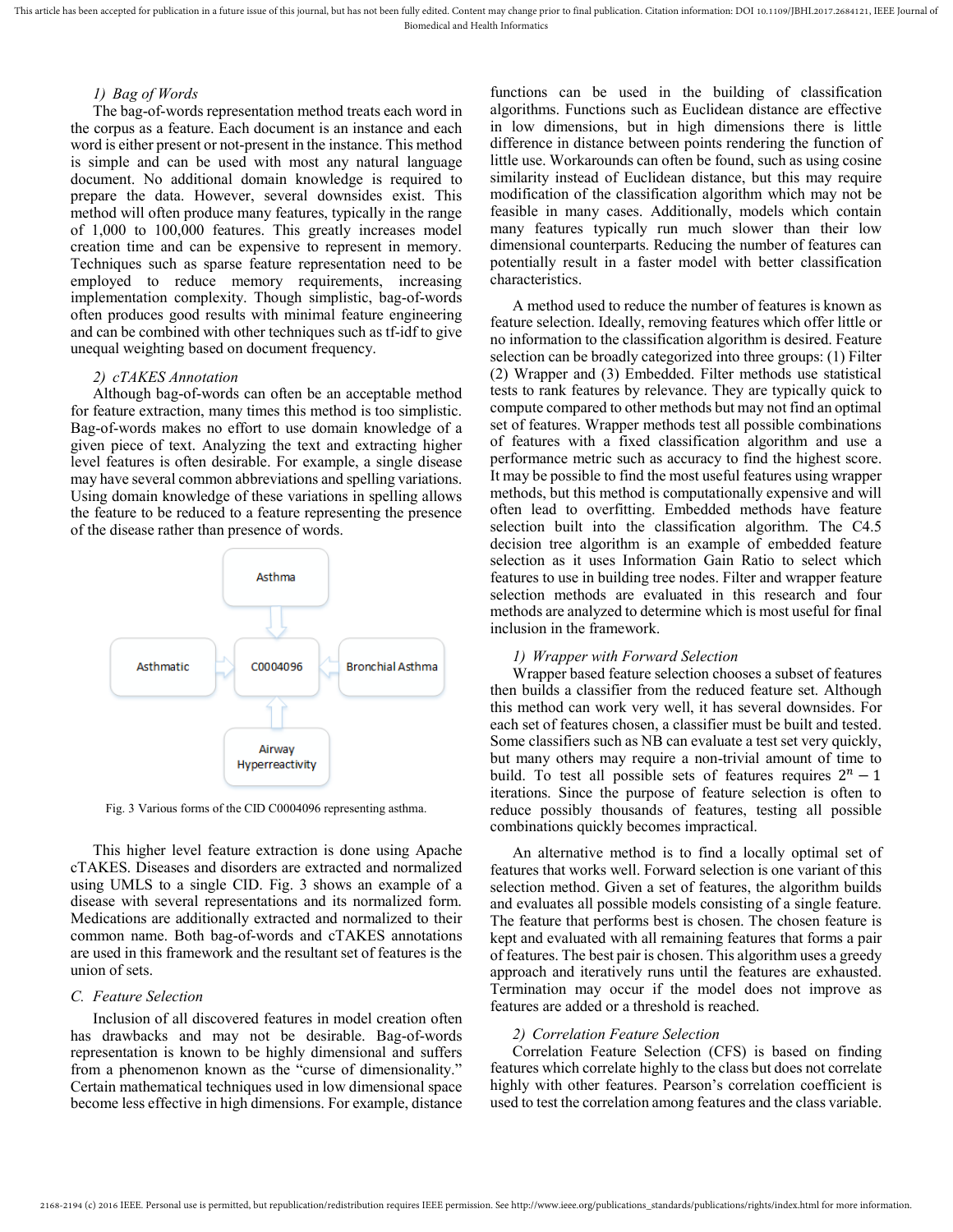Irrelevant features are ignored as they have low correlation with the class. The inclusion of features depends whether or not an already selected feature contains similar information, thereby removing redundant features. The subset is given a score rather than tested by building and evaluating a classifier. This means there is generally a large speed improvement over wrapper feature selection methods.

## *3) Gain Ratio*

Information Gain (IG) is a method often used in building decision trees (such as ID3) which measures the change in information entropy from a prior state that takes into account some information. Since decision trees often have built-in (embedded) feature selection, IG can be used in isolation as a filter method to determine which features are most useful. Gain Ratio (GR) is a modification of IG which penalizes bias towards multi-valued attributes.

## *4) Chi-Squared*

The Chi-Squared (CS) test is a statistical measure of the independence of two events. CS tests are often used in experimental research to perform hypothesis testing on two groups of data. When applied to feature selection, the two events under observation are the occurrence of the feature and occurrence of the class. The null hypothesis is the feature and class are independent.

#### *D. Classification*

#### *1) Naïve Bayes*

Naïve Bayes (NB) is a simple probabilistic classifier that is based upon Bayes' theorem. The classifier assumes independence between features. Though many times this independence assumption is not true, in practice NB still works well. NB uses little memory and can classify new instances quickly. Early methods for e-mail spam detection used NB due to this speed. NB is known to work well in text classification contexts and was chosen for this quality.

## *2) Random Forest*

Random Forest (RF) is an ensemble algorithm which creates multiple decision trees by randomly choosing a set of features to use for each tree. RF can be conceptually thought of as bagging features. Bagging is an ensemble method which creates multiple classifiers by sampling dataset instances. RF uses a similar method, but for features instead of instances. An advantage to RF is that it is less prone to overfitting than many other decision tree algorithms.

# *3) K-Nearest Neighbors*

K-Nearest Neighbors (kNN) is a non-parametric algorithm which uses a distance function to find the instances which are most similar to the current instance. In this research, Euclidean distance is used as the distance function. k is a variable which can be any number less than or equal to the number of instances in the training set. In the simple case where  $k=1$ , the classification of the nearest instance is taken as the classification of the instance under consideration. When  $k > 1$ , several methods exist to aggregate instances to output a single classification. The method used in this research is majority voting and k=3 so there are no tied votes.

## *4) Support Vector Machine*

Support Vector Machines (SVM) create a hyperplane which attempts to maximize the margin between classes. This is achieved by selecting a small number of boundary instances and building a linear function which maximizes separation. Unlike some other linear classifiers, SVM is able to classify nonlinear class boundaries. SVM has the property of stability and does not change much when a small number of instances are added to the dataset and overfitting is unlikely to occur. Although SVM have many positive theoretical properties, training SVM can often be slow, especially in the case of highly dimensional datasets.

## *E. Evaluation*

#### *1) Area Under Receiver Operating Characteristic Curve*

The COPD readmission data has a large class imbalance. The distribution is .143 is true for readmission within 30 days, and .857 is false. Accuracy is often an intuitive measure for classification performance but can be misleading. Creating a classifier which classifies all instances of this dataset as false will have an accuracy of .857, but will have no useful predictive power. In datasets containing class imbalance, the Area Under the Receiver Operating Characteristic (AUC) is often more useful in evaluating model performance.



#### Fig. 4 Example ROC Curve.

The Receiver Operating Characteristic (ROC) is a measure of the True Positive Rate (TPR) against False Positive Rate (FPR). Most machine learning algorithms can be coerced to output a probability of classification for each test instance. By using these class probabilities and varying the threshold of classification a curve can be plotted. The area under this curve is known as AUC and the larger the area, the better a classifier can have a large TPR without increasing the FPR.

## *2) Time*

Model creation time and classification of instances is often important. Some algorithms may take orders of magnitude longer to create than the fastest algorithms and only provide a small increase in classification performance. NB is known to be very fast because the algorithm simply does frequency counts of feature values for each instance. Algorithms such as RF which use many classifiers to arrive at a classification are known to be much slower. Each algorithm is evaluated 10 times and an average time is recorded.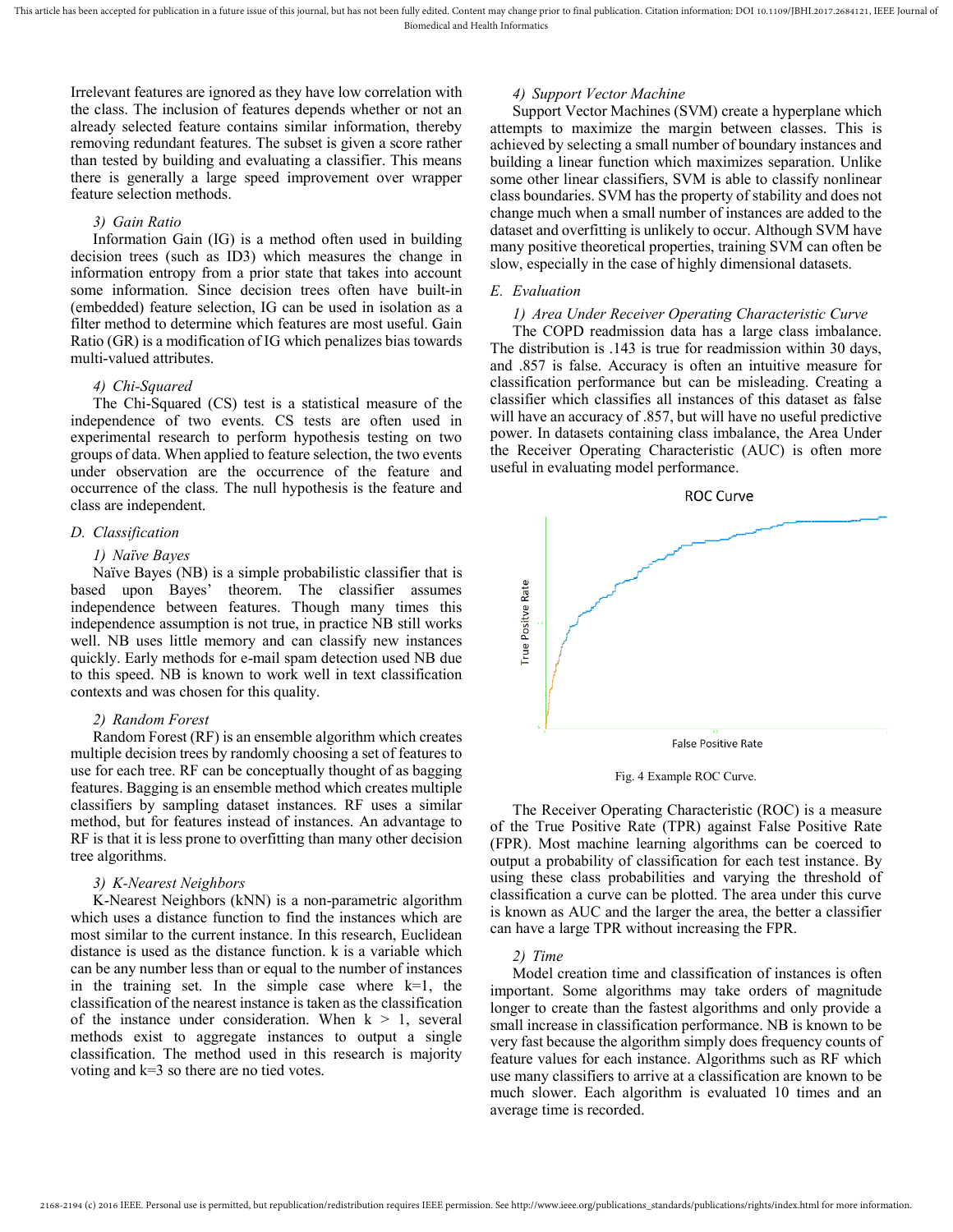Feature selection algorithms can additionally vary widely in execution time. Statistical methods such as GR and CS are typically much faster than methods such as wrapper. Wrapper must iteratively perform an evaluation of the features selected to determine an optimal subset and can take orders of magnitude longer to complete than statistical methods. Each feature selection algorithm is evaluated 10 times and an average time is recorded.

#### *F. Weka*

The machine learning toolkit used in this framework is the Waikato Environment for Knowledge Analysis (Weka) [30]. Weka contains implementations of the machine learning and feature selection algorithms used in this research. The Weka Java API is used to write the framework. The software versions used are 3.6.14 for Weka and Java JDK version 8u91.

## V. RESULTS

## *A. Feature Selection*

TABLE I. SELECTION OF FEATURES DISCOVERED BY FORWARD SELECTION WRAPPER METHOD IN AT LEAST 9 OF 10 FOLDS.

| Feature               | <b>Description</b>                                      |
|-----------------------|---------------------------------------------------------|
| Stent                 | Medical device to enable free flow of blood<br>vessels. |
| C <sub>00</sub> 34072 | Pulmonary Heart Disease                                 |
| C0033036              | Atrial Ectopic Beat                                     |
| Valium                | Anti-anxiety drug of the Benzodiazepine family.         |
| <b>CPAP</b>           | Medical device to assist in patient breathing.          |
| Bronchoscopy          | Diagnostic technique to analyze airways.                |

#### TABLE II. SELECTION OF FEATURES DISCOVERED BY CFS METHOD IN AT LEAST 9 OF 10 FOLDS.

| Feature        | <b>Description</b>                                                |
|----------------|-------------------------------------------------------------------|
| C0018099       | Gout                                                              |
| Cardiomyopathy | Abnormal heart muscle which may have<br>difficulty pumping blood. |
| Risperdal      | Drug to treat bipolar disorder.                                   |
| Marginal       | Descriptive term used in conjunction with<br>diseases.            |
| Hospice        | End of life care facility.                                        |
| C0728797       | Flexeril is a muscle relaxant.                                    |

TABLE III. HIGHEST SCORING FEATURES ON THE FULL DATASET FOR GR FEATURE SELECTION.

| Feature              | <b>Description</b>                                                           |
|----------------------|------------------------------------------------------------------------------|
| Cranial              | Descriptive term relating to the skull.                                      |
| C0008679             | Chronic disease. Used in conjunction with a<br>specific disease.             |
| C0037005             | Shoulder dislocation.                                                        |
| C <sub>2710117</sub> | Drug used to treat low sodium levels in heart and<br>liver disease patients. |
| Cardiomyopathy       | Abnormal heart muscle which may have<br>difficulty pumping blood.            |
| Discharges           | Flow of fluids from the body.                                                |

#### TABLE IV. HIGHEST SCORING FEATURES ON THE FULL DATASET FOR CS FEATURE SELECTION.

| <b>Description</b>                                 |
|----------------------------------------------------|
| Gout                                               |
| Medical device to correct ventricular fibrillation |
| Drug to tree excess uric acid in the blood.        |
| Congestive Heart Failure                           |
| Drug to treat bipolar disorder.                    |
| Medical device manufacturer.                       |
|                                                    |

Tables I-IV show a selection of the top features found for each feature selection algorithm. Unlike GR and CS, wrapper and CFS methods choose an optimal subset of features. Table V shows that of the 5,428 features in the full dataset, wrapper chose an average of 292 features and CFS chose 125. A paired t-test was performed and resulting in  $p \leq 0.01$ . Thus, the two methods found a statistically significant different number of features to be optimal.

TABLE V. COMPARISON OF NUMBER OF FEATURES FOUND TO BE OPTIMAL BY WRAPPER AND CFS FEATURE SELECTION METHODS.

| Fold #       | Wrapper | <b>CFS</b> |
|--------------|---------|------------|
|              | 274     | 134        |
| $\mathbf{2}$ | 281     | 129        |
| 3            | 343     | 140        |
| 4            | 239     | 123        |
| 5            | 309     | 134        |
| 6            | 172     | 131        |
| 7            | 376     | 124        |
| 8            | 359     | 129        |
| 9            | 340     | 68         |
| 10           | 232     | 140        |
| Average      | 292     | 125        |

An analysis of intersecting features was performed and Table VI shows the degree with which each feature selector overlaps, averaged over 10 folds. For CS, the optimal subset of features was found to be 795 and was used for comparison. For GR, the optimal subset of features was found to be 880. Feature selectors which discover the same features can be considered similar. Most algorithms share around 0.25 or less of the same features in the optimal set. However, CS and GR share most of the same features. Although these methods are both statistical methods, they use different mathematical methods to arrive at their results.

TABLE VI. OVERLAP OF FEATURES BETWEEN FEATURE SELECTORS.

| <b>Algorithm</b> |         |            |       |       |  |
|------------------|---------|------------|-------|-------|--|
|                  | Wrapper | <b>CFS</b> | GR    | CS    |  |
| Wrapper          |         | 0.256      | 0.154 | 0.153 |  |
| <b>CFS</b>       |         |            | 0.153 | 0.153 |  |
| GR               |         |            |       | 0.882 |  |
| CS               |         |            |       |       |  |

# *B. AUC*

An analysis of the AUC of classifiers was performed and presented in Table VII. The overall best classifier was RF, with NB a close second. The best feature selection method was CFS with CS and GR a close second and third. Surprisingly, wrapper using forward selection did not perform well. One possibility is the feature subset produced was overfit.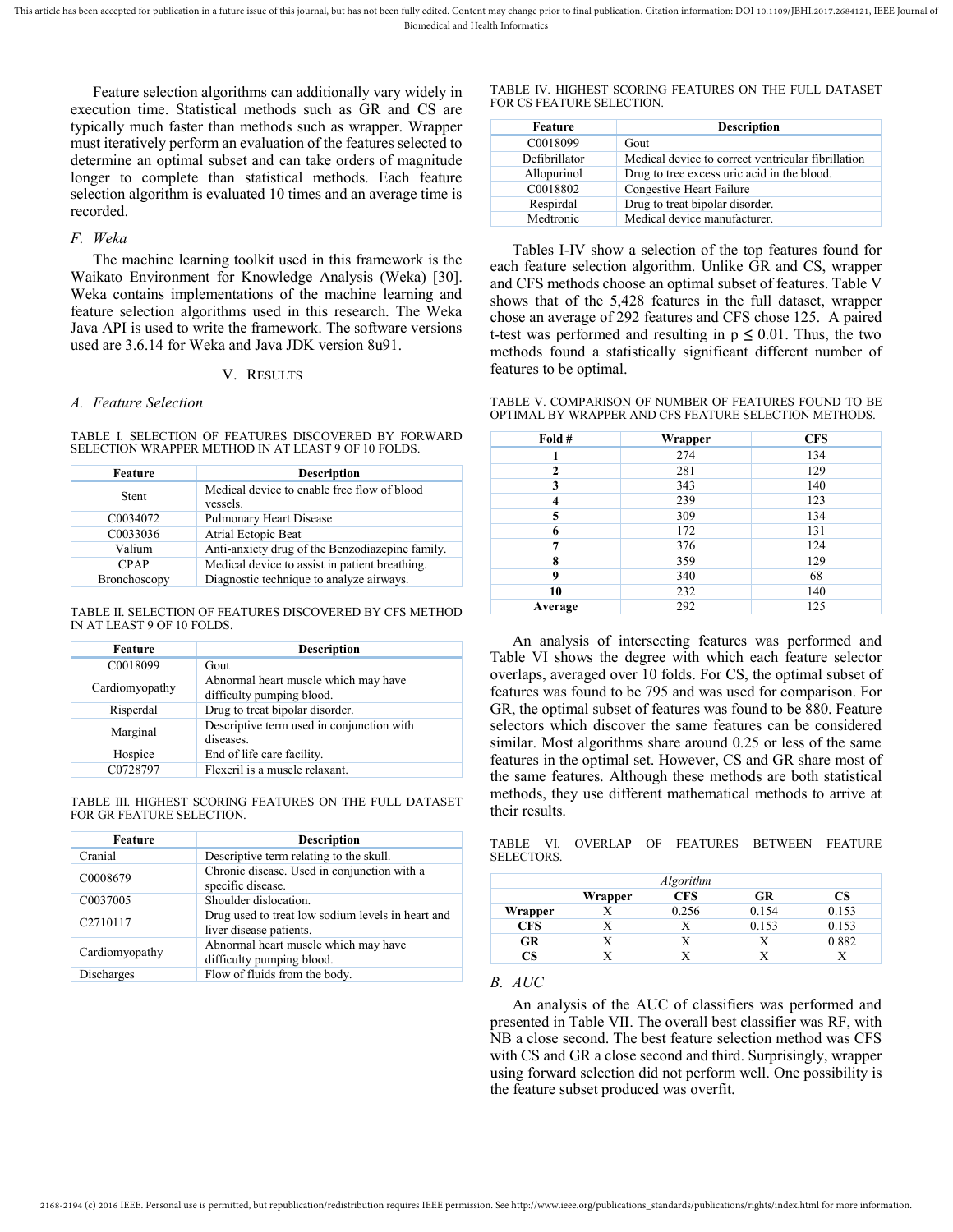|  |  | TABLE VII. AUC OF CLASSIFIERS. GROUPED BY FEATURE |  |  |
|--|--|---------------------------------------------------|--|--|
|  |  | SELECTOR. STATISTICAL SIGNIFICANCE TESTED AGAINST |  |  |
|  |  | BASELINE METHOD OF NO FEATURE SELECTION.          |  |  |

| <b>Feature Selector</b> | <b>NB</b>                                               | RF       | <b>SVM</b> | kNN    | Average |
|-------------------------|---------------------------------------------------------|----------|------------|--------|---------|
| None                    | 0.603                                                   | 0.657    | 0.567      | 0.632  | 0.614   |
| Wrapper                 | 0.596                                                   | 0.674    | 0.547      | 0.617  | 0.608   |
| <b>CFS</b>              | 0.634                                                   | $0.693*$ | 0.584      | 0.640  | 0.637   |
| GR                      | $0.688*$                                                | 0.646    | 0.547      | 0.635  | 0.629   |
| CS.                     | $0.690*$                                                | 0.662    | 0.543      | 0.628  | 0.630   |
| Average                 | 0.6422                                                  | 0.6664   | 0.5576     | 0.6304 |         |
|                         | *Results are statistically significant at $p \leq 0.05$ |          |            |        |         |

Improvement of models over the baseline method (no feature selection) is seen. AUC improvement is analyzed using a paired t-test against the baseline, with each fold representing an AUC value and a threshold of  $p \leq 0.05$  used for statistical significance. For NB, CS was tested against the baseline and CFS tested for all other algorithms. The best performing algorithms (RF and NB) have statistically significant improvement over baseline methodology. SVM and kNN do not show statistically significant improvement using feature selection models. However, those two algorithms performed poorly in comparison to RF and NB and would be discarded for the final framework regardless of statistical significance.



<span id="page-7-0"></span>Fig. 5 Effect upon AUC when varying # features for CS, averaged over 10 folds. Standard error is outlined in gray.

Finally, the statistical methods were iteratively compared using 10-fold cross validation and NB classifier while varying the number of features selected. The optimal number of features for CS and GR were around 795 and 880 (as shown in [Fig. 5\)](#page-7-0), at which point the AUC began to decline. In comparison, as previously shown, wrapper and CFS methods found the optimal number of features to be 292 and 125.

## *C. Time*

For many applications, model creation and instance classification time may be just as important as AUC and require a balance between speed and AUC. Table VIII shows model creation and test instance evaluation time, based on optimal number of features selected by the feature selector. NB is known to be an extremely fast classifier, and NB with CS was previously shown to be the second highest AUC. This

combination may be a good balance between speed and AUC performance. Additionally, CS chooses features extremely quickly. The highest AUC combination of RF with CFS shows model creation and classification time to be much longer. Additionally, Table IX shows CFS to discover features much slower than CS. The small decrease in AUC may be acceptable for a readmission model which can choose features and build classifier in only a few seconds.

TABLE VIII MODEL CREATION AND EVALUATION TIME (MS). AVERAGED OVER 10 FOLDS.

| <b>Feature Selector</b> | <b>NB</b> | RF      | <b>SVM</b> | kNN    |
|-------------------------|-----------|---------|------------|--------|
| None                    | 8.48      | 8384.50 | 1120.70    | 313.47 |
| Wrapper                 | 5.75      | 6926.13 | 793.80     | 154.01 |
| <b>CFS</b>              | 5.54      | 7469.47 | 842.38     | 160.41 |
| <b>GR</b>               | 3.56      | 4063.11 | 632.32     | 75.17  |
| CS                      | 3.50      | 4488.26 | 604.24     | 70.53  |

TABLE IX. FEATURE SELECTION ALGORITHM TIME. AVERAGED OVER 10 FOLDS.

| <b>Feature Selector</b> | <b>NB</b>    |
|-------------------------|--------------|
| Wrapper                 | 5.85 hours   |
| <b>CFS</b>              | 8.11 minutes |
| <b>GR</b>               | 5.62 seconds |
| CS                      | 4.90 seconds |

## VI. CONCLUSION

Our readmission analysis system represents a natural language approach to patient readmission prediction. Components were evaluated and it was found that using NB classifier with CS, selecting around 15% of the full feature set to be most effective. The system was able to predict hospital readmissions using only bag-of-words representation and UMLS annotations at least as well as current structured systems and in many cases, better than existing systems. Our approach offers the advantage that separate data collection is not required for readmission prediction since clinical notes are already collected by medical institutions. Additionally, unstructured data requires no data format conversions to be evaluated by an external system. Structured systems using RDBMS typically require many data conversion steps to reach an expected data format. Thus, our system presents easy integration into existing EHR systems.

With the increase in EHR systems, clinical notes will become increasingly important and NLP techniques will need to be considered when creating decision support systems. The results have shown the importance of feature selection and model creation time to the implementation of practical systems. Future work intents to extend efforts to other chronic diseases as records become available.

#### VII. ACKNOWLEDGEMENT

This project was funded by the National Science Foundation under grant numbers IIP-1230693 and IIP-1444949.

#### VIII.REFERENCES

[1] "The American Recovery and Reinvestment Act of 2009 Report."